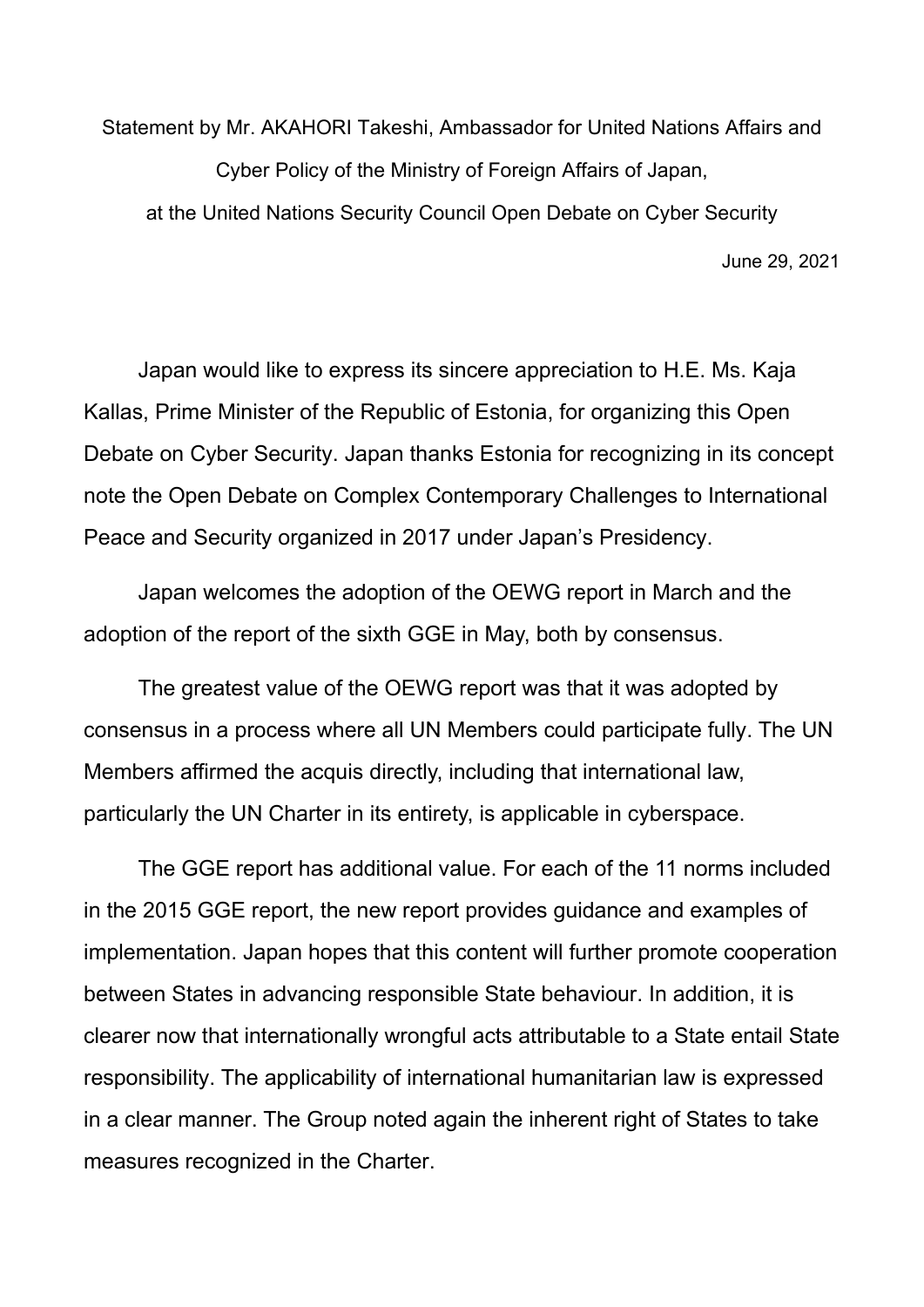We look forward to deepening concrete discussions on the application of international law in cyberspace in various fora in the future. Japan hopes that the position paper which it provided to the GGE compendium of national positions will contribute to such discussions. Here, I would like to share the most essential points in Japan's position.

Japan takes the view that a State must not violate the sovereignty of another by cyber operations. Moreover, a State must not intervene in matters within domestic jurisdiction of another State by cyber operations. Internationally wrongful acts committed by a State in cyberspace entail State responsibility.

States have a due diligence obligation regarding cyber operations under international law. Norms 13(c) and (f) and the second sentence of paragraph 71(g) of the 2021 GGE report are related to this obligation. Regarding the recent Colonial Pipeline incident, the U.S. President mentioned efforts toward "sort of an international standard that governments knowing that criminal activities are happening from their territory move on those criminal enterprises." We recognize the difficulty of attributing cyber operations to a State. The due diligence obligation may provide grounds for invoking the responsibility of the State from the territory of which a cyber operation not attributable to any State originated.

Any international dispute involving cyber operations must be settled through peaceful means pursuant to Article 2(3) of the UN Charter. In order to ensure the peaceful settlement of disputes, the powers of the Security Council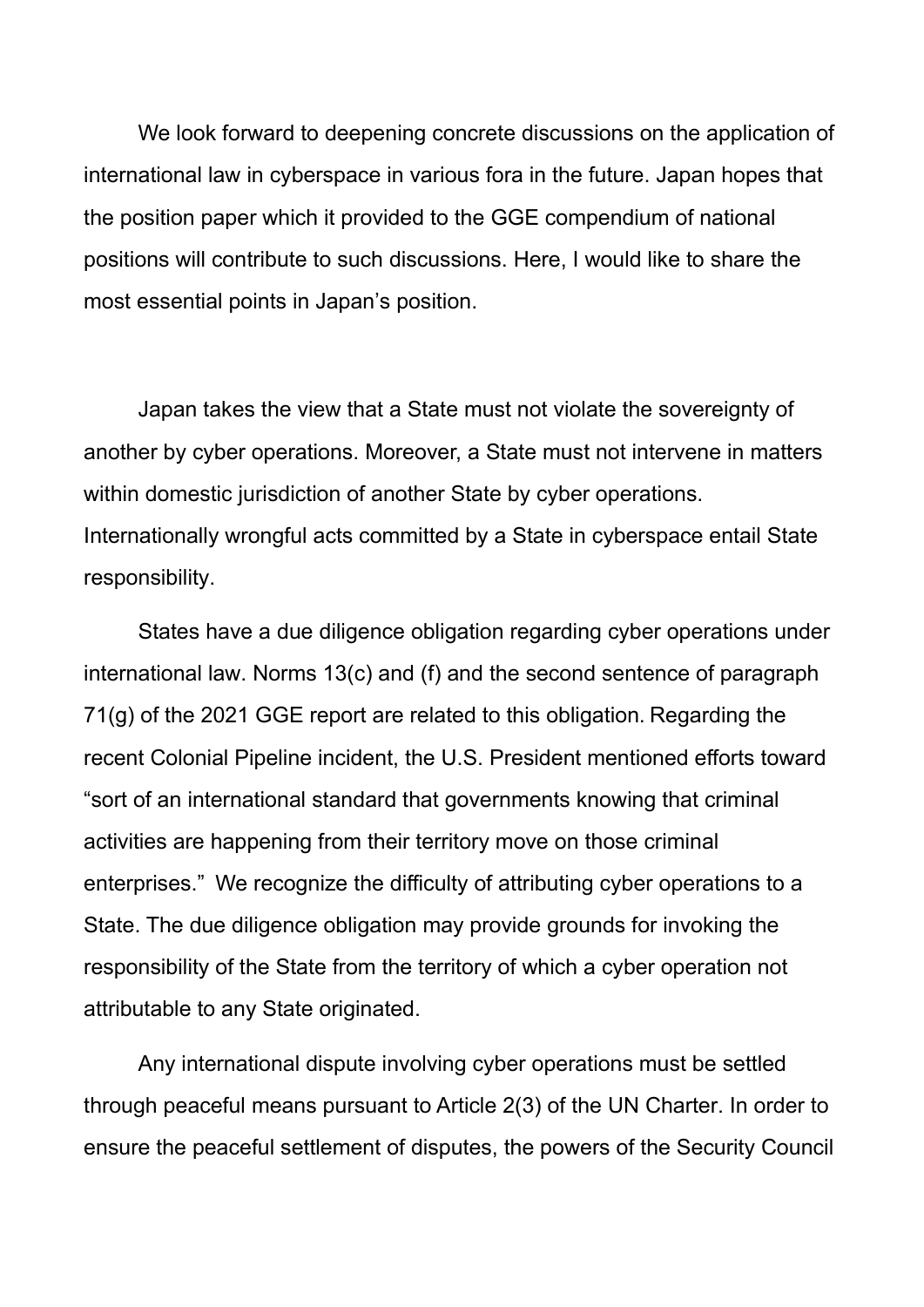based on Chapters VI and VII of the UN Charter and the functions of the other UN organs should be used in disputes stemming from cyber operations. Japan has reservations to the idea of establishing a new international mechanism for attribution.

Japan's view is that when a cyber operation constitutes an armed attack under Article 51 of the UN Charter, States may exercise the inherent right of individual or collective self-defense recognized under the same Article. International humanitarian law is applicable to cyber operations. This affirmation contributes to the regulation of methods and means of warfare. The argument that the affirmation will lead to the militarization of cyberspace is groundless.

International human rights law is also applicable to cyber operations. Individuals enjoy the same human rights with respect to cyber operations that they otherwise enjoy.

On the relationship between international law and voluntary norms, for the stabilization of cyberspace, it is essential that international law and norms work together to prevent internationally wrongful acts using ICTs and to promote responsible State behavior in cyberspace. As clearly expressed in the OEWG report, norms do not replace or alter States' obligations under international law.

Japan hopes that a large number of UN Members will voluntarily publish their national positions on how international law applies.